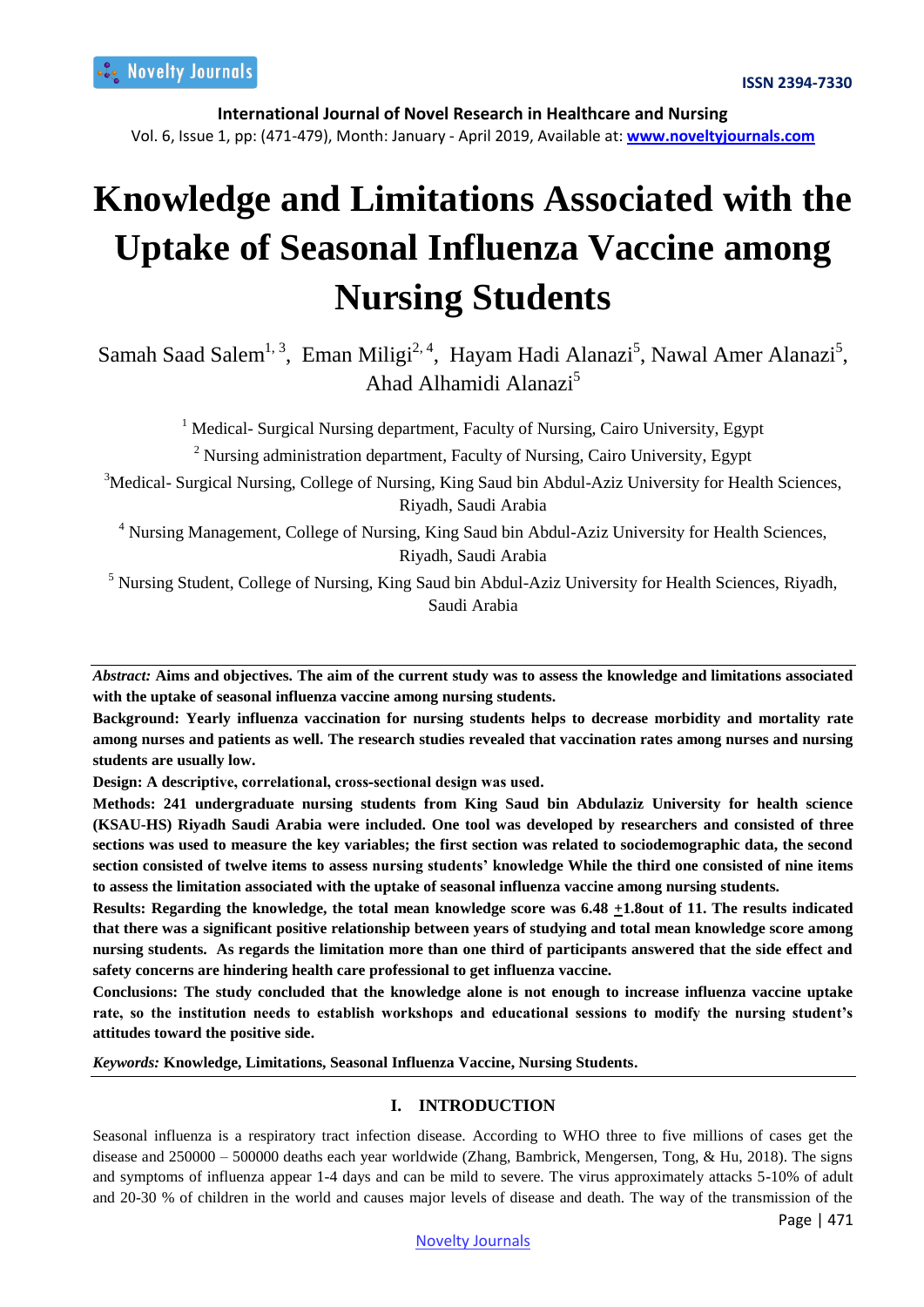#### Vol. 6, Issue 1, pp: (471-479), Month: January - April 2019, Available at: **www.noveltyjournals.com**

virus can be from person to another through droplet or direct contact (Olatunbosuna, Esterhuizen, & Wiysonge, 2017). Every year in Saudi Arabia millions of Muslims from several countries visits the holy cities for Omera and Haj. This huge congregation causes the influenza transports to Saudi nationals and residents (Alqahtani, Althobaity, Al Aboud, & Abdel-Moneim, 2017). Immunization against seasonal influenza is an effective method to improve patient safety and will reduce the risk of getting influenza virus. Also, it is shortening the duration of the influenza and decrease the severity of the signs and symptoms of it. Moreover, influenza is contagious disease nursing students at high risk of getting influenza virus from the patient, and they may transmit the virus to the patient while providing care (Bonville, Domachowske, Cibula , & Suryadevara, 2017).

The flu vaccine is containing dead virus which cause the body create antibodies in fourteen days and improve the immune system. Uptake of influenza vaccine is an effective infection control measure for health care professionals. It is necessary to assess uptake of influenza among health care professionals because they contact with patient this will increase risk for getting flu. A cross-sectional study was conducted by James, Rehman, Bah, Lahai, Cole, Khan (2017) among health care professionals in many countries. In this study number of participate was 706. Number of women was 378 (53.6%), and nurses 425 (60.4%). The age of participate in this study was from 20 to 39 years old. Number of participate who vaccinated against influenza were only 46 from 706participate. The result show that the reasons why they did not take influenza vaccine were lack of awareness about the influenza vaccine 580 (82.73%), high cost of the vaccine 392 (55.92%).Some beliefs among health care professional were virus will transmit to other persons after symptoms appear 585 (84.3%) health care professional felt that the symptoms appear after exposure from 8 - 10 days 579 (83.2%), and half of HCPs were have lack of awareness about uptake of influenza immunization guidelines that are published by the Advisory Committee on Immunization Practices and Centre Disease Control 321 (46.0%).The result of this study found that few of the health care professionals taking the seasonal influenza vaccine. The most important barriers that made health care professional did not take influenza vaccine were the first was lack of awareness of vaccinations and availability. The second was high cost of the vaccine (James, Rehman , Bah , Lahai, Cole , & Khan , 2017).

One of the developmental study by Alshammari, Alfehaid ,AlFarih and Aljadey (2014) was done in six major hospitals in Saudi Arabia. Two hundred forty five unknown questionnaires were dispensed to a convenient sample staff. The validated questionnaire combines information about beliefs and knowledge toward flu vaccination, and knowledge about flu virus, current practice and understanding of published guidelines. The reasons were given by health care providers for not receive flu vaccine; were afraid of contracting disease (16%), some of them beliefs that they are not at risk from flu because they are healthy and young (13%), and being unaware of vaccine accessibility (13%). Non-accessibility of flu vaccine (43%) was the most noteworthy barrier for not giving vaccine for patients and health care providers taken after by safety concerns for the patient (35%) Very nearly 75% of HCPs no aware of the flu vaccination rules distributed by the Advisory Committee on Immunization Practices and Center Disease control. Finally, only little percentage of HCPs in Saudi Arabian hospitals is getting flu vaccine against influenza. The consideration of health strategy creators is expected to enhance compliance of HCPs with rules on flu immunization (Alshammari, AlFehaid L, AlFraih, & Aljadhey, 2014).

Another cross-sectional study conducted by Abalkhail, Alzahrany, Alghamdi, Alsoliman, Alzaharni, Gosadi and Tharker in (2015) was used to measure the rate of influenza vaccine uptake among medical student. Also, it associated with barriers and level of awareness. The study was done at university hospital in Saudi Arabia on 421 medical student using questioner surveys in 2015. The result show misbelieves of effectiveness of influenza vaccine (14. 5%).The uptake rate of influenza vaccine was (20.7) in 2015. Barriers of vaccination constituted, supposition of not being at danger of influenza (37.9%). Vaccine side effects were (28.9). Knowledge levels were inadequate, and men scored lower (5.4  $\pm$  1.7) than women (6.5  $\pm$  1.4). Knowledge and uptake of the flu vaccine was inadequate (Abalkhail, et al., 2015).

Additional study by Anina, Stuart, Dunja, David, and Bernice in (2017) stated that yearly influenza vaccination of nursing and nursing students help to decrease morbidity and mortality rate among patients, Vaccination rates among nurses and nursing students are usually lower than those of physicians are. Nursing and nursing students more aware of the risk, they may be present to their patients by refusing the influenza vaccination. This study identified common reactions of nursing staff and nursing students towards applying measures to develop influenza vaccination; by permit, they discuss the problem. Best understanding of their attitudes and knowledge could help to direct interventions to raise vaccination rates (Pless , Shaw , McLennan , & Elger, 2017).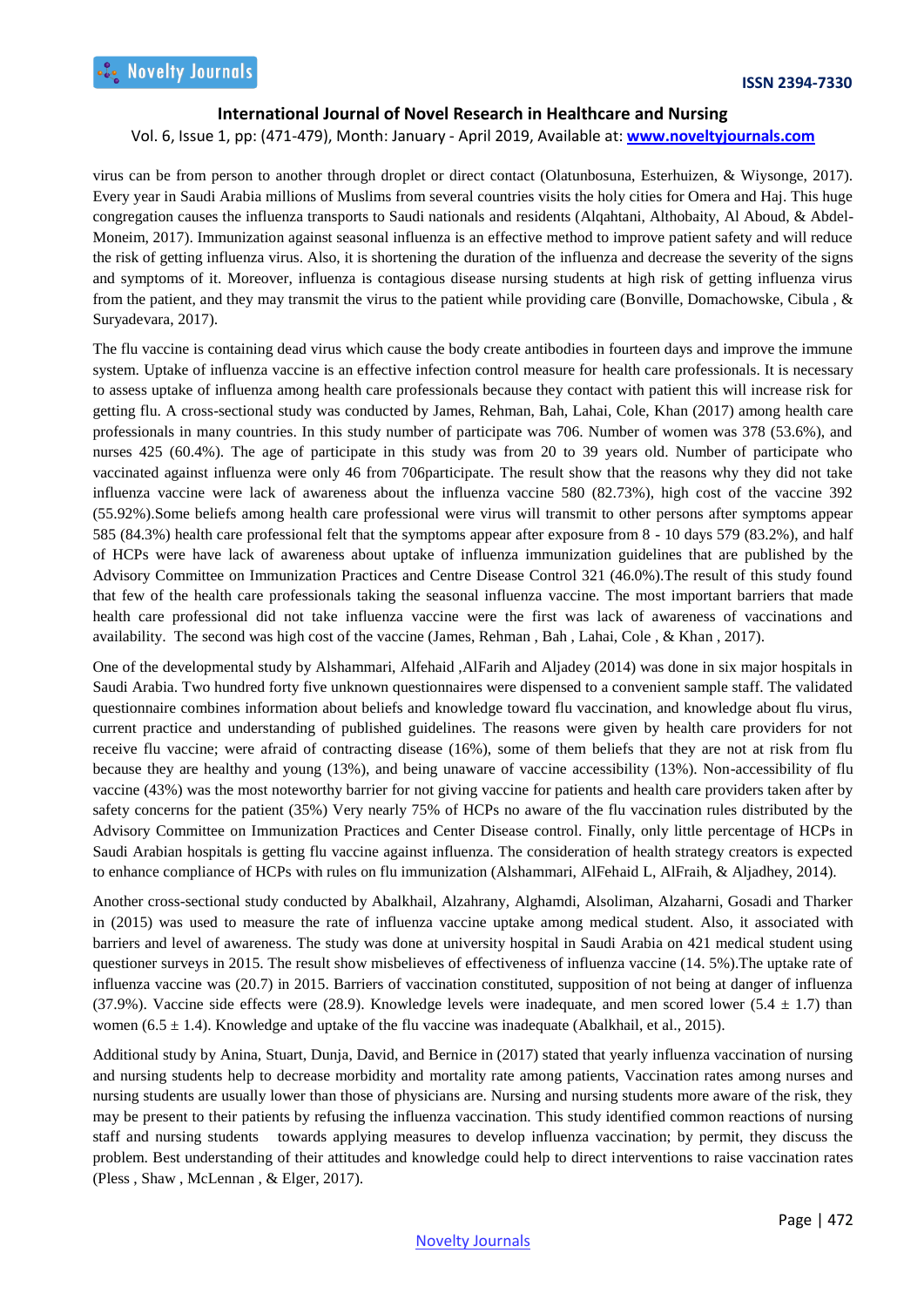## Vol. 6, Issue 1, pp: (471-479), Month: January - April 2019, Available at: **www.noveltyjournals.com**

Zhang, While, and Norman (2010) state that there is a strong relationship between nurses' knowledge and receiving vaccine. Also, there is a relationship between taking the flu vaccine shot and perception of the seasonal influenza as a thoughtful illness and the vaccine shot as an effective solution. In addition, taking the vaccine among the nurses and nursing students is depending on their knowledge of influenza virus and influenza vaccine. The higher nurses' knowledge is the higher the rate of taking the vaccine. Available free vaccine, experts' recommendation of flu vaccines, convenient process, and reduce the side effect of flu vaccine shots will increase the influenza vaccine rates (Zhang, While, & Norman, 2010).

#### **Significance of the study**

The effectiveness of influenza vaccine is protecting nursing student by reducing infections also reduce mortality and morbidity. It helps in reducing symptomatic and asymptomatic infection and illness. Influenza vaccine makes the disease milder when the person gets sick. Influenza vaccine reduces the number of hospitalization and the absence rate among nursing student. Therefore, this study conducted to assess the knowledge of Influenza vaccine among nursing student (Loulergue, et al., 2009).

# **II. AIM**

The aim of the current study was to assess the knowledge and limitations associated with the uptake of seasonal influenza vaccine among nursing students

**Research Questions:** what are the knowledge and limitations associated with the uptake of seasonal influenza vaccine among nursing students?

# **III. MATERIAL AND METHODS**

## **III.1. Study design.**

To achieve the aim of the study a descriptive, correlational, cross-sectional design was used.

#### **III.2. Setting.**

This study was carried out in college of nursing at King Saud bin Abdulaziz University for health science (KSAU-HS) which is located in the capital of Saudi Arabia, Riyadh. College of nursing is a governmental college which was established in 2005. It provides free Bachelor of Science in Nursing (BSN) programs for Saudi female only. The program consists of four years. The first two years are pre-professional phase and the second two years are professional phase plus one year internship.

#### **III.3. Study sample:**

241 undergraduate nursing students in king Saud bin Abdulaziz university for health science KSAU-HS were recruited in the study with the following inclusion criteria; age 18-30 years old, females, registered in the collage of nursing-Riyadh, Saudi Arabia. Internship nursing students were excluded from the study.

## **III.4. Sampling Technique:**

After the approval by the Institutional Review Board (IRB) of King Abdullah International Medical Research Center (KAIMRC), which is affiliated to National Guard Health Affairs, Riyadh, Saudi Arabia. The researchers distributed the questionnaire among the pre- professional students who met the inclusion criteria and professional students as well. The questionnaire was distributed during breaks between lectures. The researchers requested the participants to deposit the questionnaire in locked boxes outside each class to maintain confidentiality. After data collection, the researchers gave a serial number to each questionnaire. The data collection was done on the period from October to November, 2018.

#### **III.5. Research Instruments: Data collection:**

One tool was developed by researchers consisted of three sections. The first section consisted of eight items related to sociodemographic data as age, years of study and marital status. The second section consisted of twelve items related to knowledge associated with the uptake of seasonal influenza vaccine among nursing students. The third section consisted of nine items related to the limitation associated with the uptake of seasonal influenza vaccine among nursing students. Validity and reliability; The content validity of the questionnaire were assessed by 3 experts in the field of the study.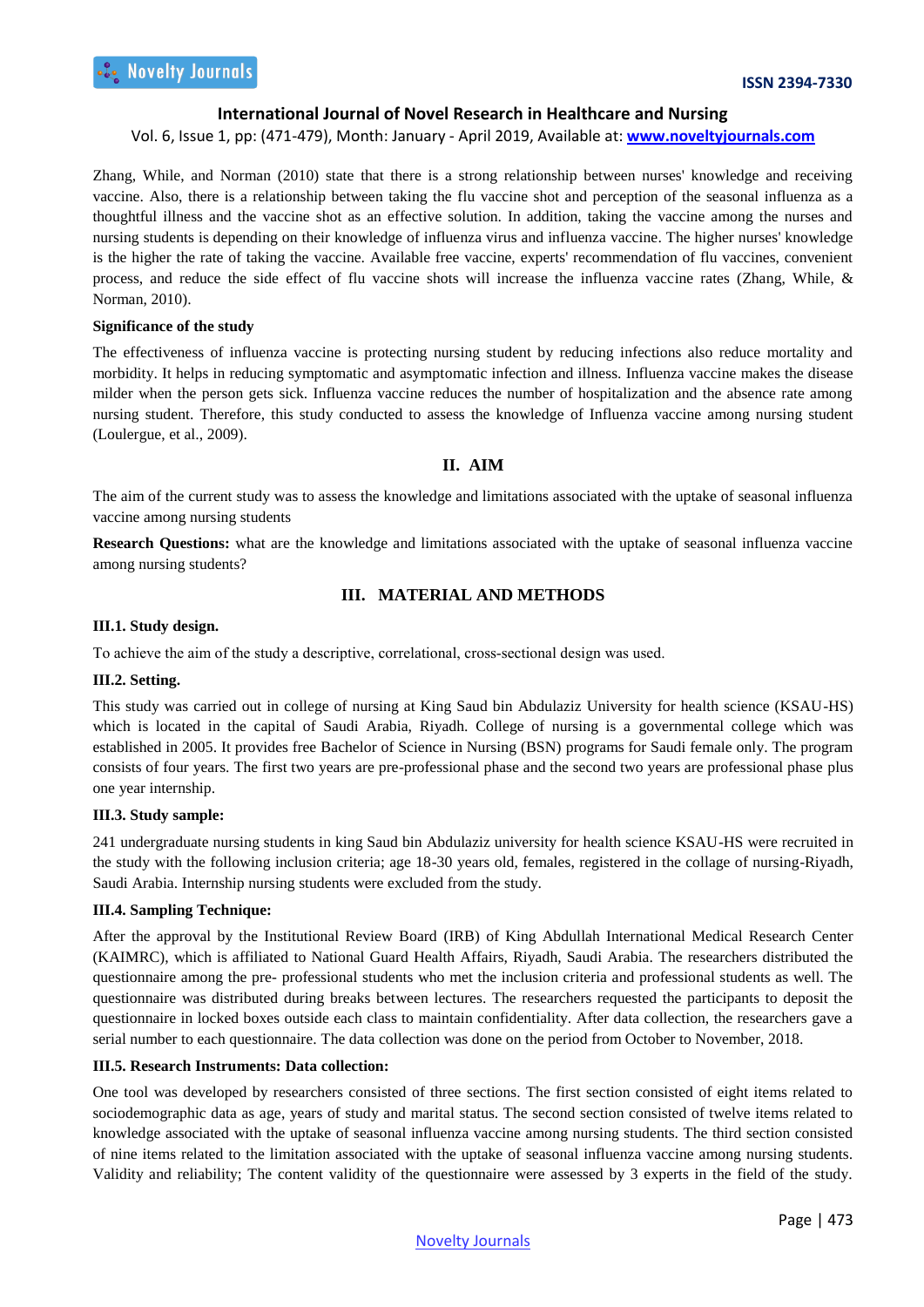Vol. 6, Issue 1, pp: (471-479), Month: January - April 2019, Available at: **www.noveltyjournals.com**

Reliability was assessed using Cronbach Alpha and was 7.81, a pilot study was applied to ensure unification on 25 subjects to assess the clarity and applicability of the study tool then they were excluded from the study sample.

#### **III.6. Data Analysis**

Data entry, cleaning, and analysis were done using SPSS software (Version 20.0). Frequencies and percentages were used for categorical data while the one way ANOVA test was used to study the relationship between years of studying and total knowledge score with a p-value of  $< 0.05$  considered significant.

#### **III.7. Ethical considerations:**

Before conducting the study, the study was approved by research Unit of King Saud bin Abdulaziz University for Health Sciences, college of nursing and Institutional Review Board (IRB) in king Abdullah International Medical Research Canter (KAIMRC), National Guard Health Affairs, Riyadh, Saudi Arabia. Each participant was informed about the purpose of the study. Informed consent was obtained. Each participant had the right to withdraw at any time. Participant privacy and confidentiality were assured, no identifiers were collected and data both hard and soft copies was stored within college of nursing premises and access by the research team only.

# **IV. RESULTS**

#### **Table 1. Frequency Distribution of the Socio-demographic characteristics and biomedical data of the Sample: (N =241)**

| <b>Variable</b>                        | <b>Number</b>    | Percentage     |
|----------------------------------------|------------------|----------------|
| Age group (years)                      | Mean $+$ SD      | $20.41 + 1.61$ |
| Years of studying                      |                  |                |
| First year                             | 64               | 26.6%          |
| Second year                            | 52               | 21.6%          |
| third year                             | 66               | 27.4%          |
| Fourth year                            | 59               | 24.5%          |
| total                                  | 241              | 100%           |
| Marital status                         |                  |                |
| Single                                 | 226              | 93.8%          |
| Married                                | 12               | 5.0%           |
| Divorced                               | $\overline{2}$   | 0.8%           |
| Widow                                  | $\mathbf{1}$     | 0.4%           |
| total                                  | 241              | 100%           |
| Have<br>seasonal<br>you<br>ever<br>got |                  |                |
| influenza virus?                       |                  |                |
| yes                                    | 181              | 75.1%          |
| no                                     | 60               | 24.9%          |
| Total                                  | 241              | 100.0%         |
| How many times have you get            |                  |                |
| influenza virus per year?              |                  |                |
| $0 - 2$                                | 187              | 77.6%          |
| $3-4$                                  | 46               | 19.1%          |
| $5-6$                                  | $\boldsymbol{7}$ | 2.9%           |
| $7 - 8$                                | $\mathbf{1}$     | 0.4%           |
| Total                                  | 241              | 100.0%         |
| In last 6-12 months have you           |                  |                |
| vaccinated<br>yourself<br>against      |                  |                |
| influenza?                             |                  |                |
| yes                                    | 80               | 33.2%          |
| no                                     | 137              | 56.8%          |
| never vaccinated                       | 24               | 10.0%          |
| Total                                  | 241              | 100.0%         |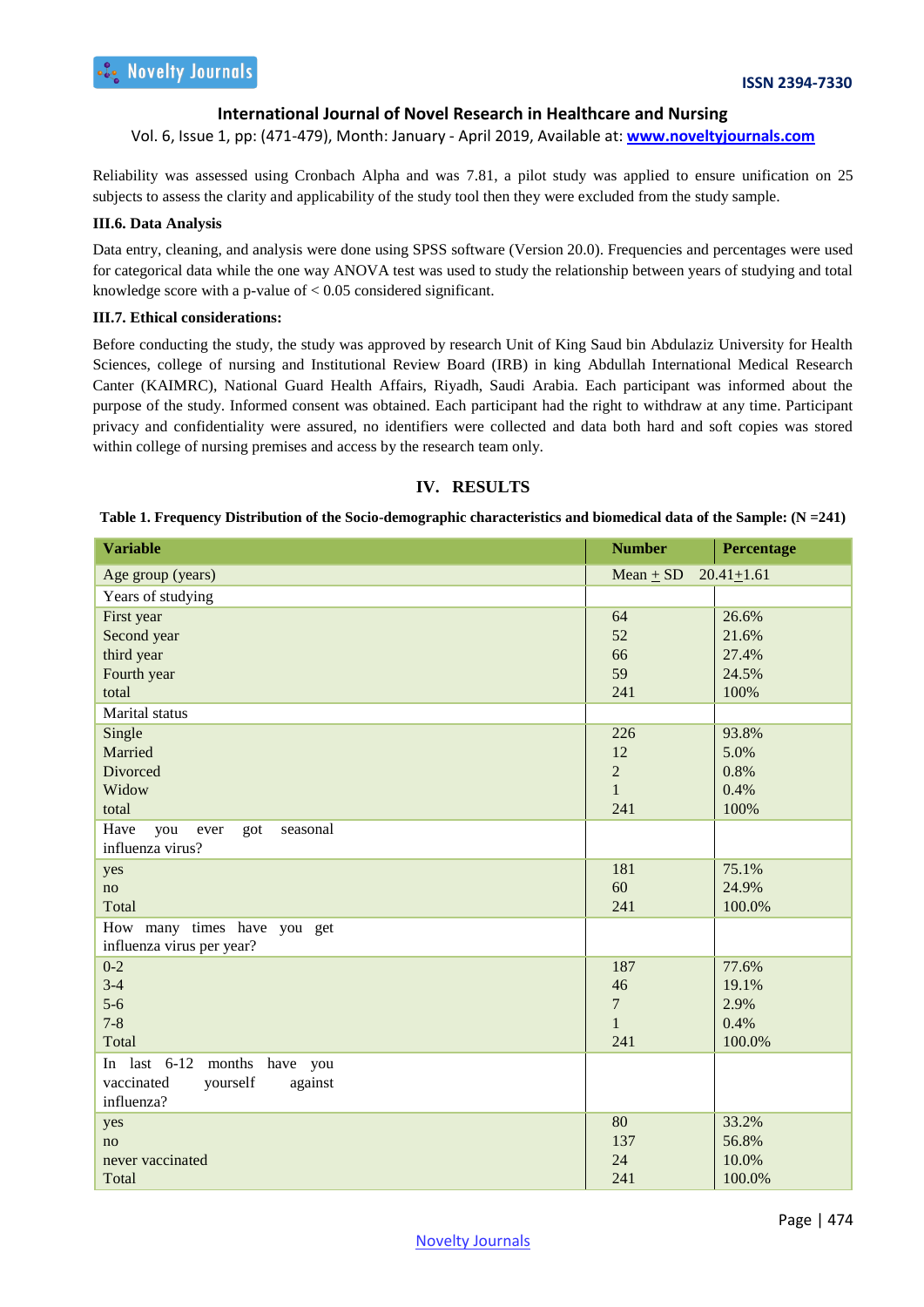Vol. 6, Issue 1, pp: (471-479), Month: January - April 2019, Available at: **www.noveltyjournals.com**

| Are you plan to receive the vaccine<br>this year? |     |        |
|---------------------------------------------------|-----|--------|
| yes                                               | 92  | 38.2%  |
| no                                                | 102 | 42.3%  |
| not sure                                          | 47  | 19.5%  |
| Total                                             | 241 | 100.0% |
| Number of times receiving the                     |     |        |
| vaccine past 5 years?                             |     |        |
| <b>Non</b>                                        | 89  | 36.9%  |
| 1-4 times                                         | 130 | 53.9%  |
| annually                                          | 22  | 9.1%   |
| Total                                             | 241 | 100.0% |

Table 1. Showed frequency distribution of the socio-demographic characteristics and biomedical data of the Sample with total number of 241 female nursing student participated in this study. The age of participants ranged from 18 to 25 years old with total mean age  $+$  SD was 20.41+1.61. Regarding the Years of studying they were recruited from all years with almost equal percentage. Most of participants (93.8%) were single. Most of the participants (75.1%) get seasonal influenza virus. 77.6% of the participants reported that they had influenza virus 0-2 times per year. More than half of the participants (56.8%) had vaccinated in past 6-12 months against influenza virus. around half of the participants (42.3%) didn't plan to get the vaccine in the future. More than half of the participants (53.9%) times received the vaccine 1-4 times in the past 5 years from past 5 years. However, a few participants (9.1%) were receive the vaccine annually.

| Table 2: Frequency Distribution of Knowledge Associated with The Uptake of Seasonal Influenza Vaccine among |
|-------------------------------------------------------------------------------------------------------------|
| Nursing Students $(N = 241)$                                                                                |

| <b>Variable</b>                                                            | correct       |            | wrong         |            |  |  |
|----------------------------------------------------------------------------|---------------|------------|---------------|------------|--|--|
|                                                                            | <b>Number</b> | Percentage | <b>Number</b> | Percentage |  |  |
| What is<br>etiology<br>agent<br>of<br>influenza?                           | 220           | 91.3%      | 19            | 7.9%       |  |  |
| typical<br>What are<br>the most<br>symptoms of influenza?                  | 152           | 63.5%      | 88            | 36.5%      |  |  |
| What are the possible routes of<br>influenza transmission?                 | 163           | 76.6%      | 78            | 32.4%      |  |  |
| Why is influenzas considered as<br>dangerous disease?                      | 149           | 61.8%      | 92            | 38.2%      |  |  |
| For whom influenza is especially<br>dangerous?                             | 142           | 58.9%      | 99            | 41.1%      |  |  |
| Why vaccination against influenza<br>should be administered every<br>year? | 141           | 58.5%      | 100           | 41.5%      |  |  |
| When can a person become<br>vaccinated against influenza?                  | 172           | 71.4%      | 69            | 28.6%      |  |  |
| What is the minimal age of<br>influenza vaccination in children?           | 67            | 27.8%      | 174           | 72.2%      |  |  |
| What is the content of influenza<br>vaccine?                               | 120           | 49.8%      | 121           | 50.2%      |  |  |
| Why despite vaccination against<br>influenza, one can get common<br>cold?  | 102           | 42.3%      | 139           | 57.7%      |  |  |
| The efficacy of vaccines has been<br>proven                                | 124           | 51.5%      | 116           | 48.1%      |  |  |

Table 2 showed the frequency distribution of knowledge associated with the uptake of seasonal influenza vaccine among nursing students with total number of 241 nursing student and revealed that the majority of them answered the aetiology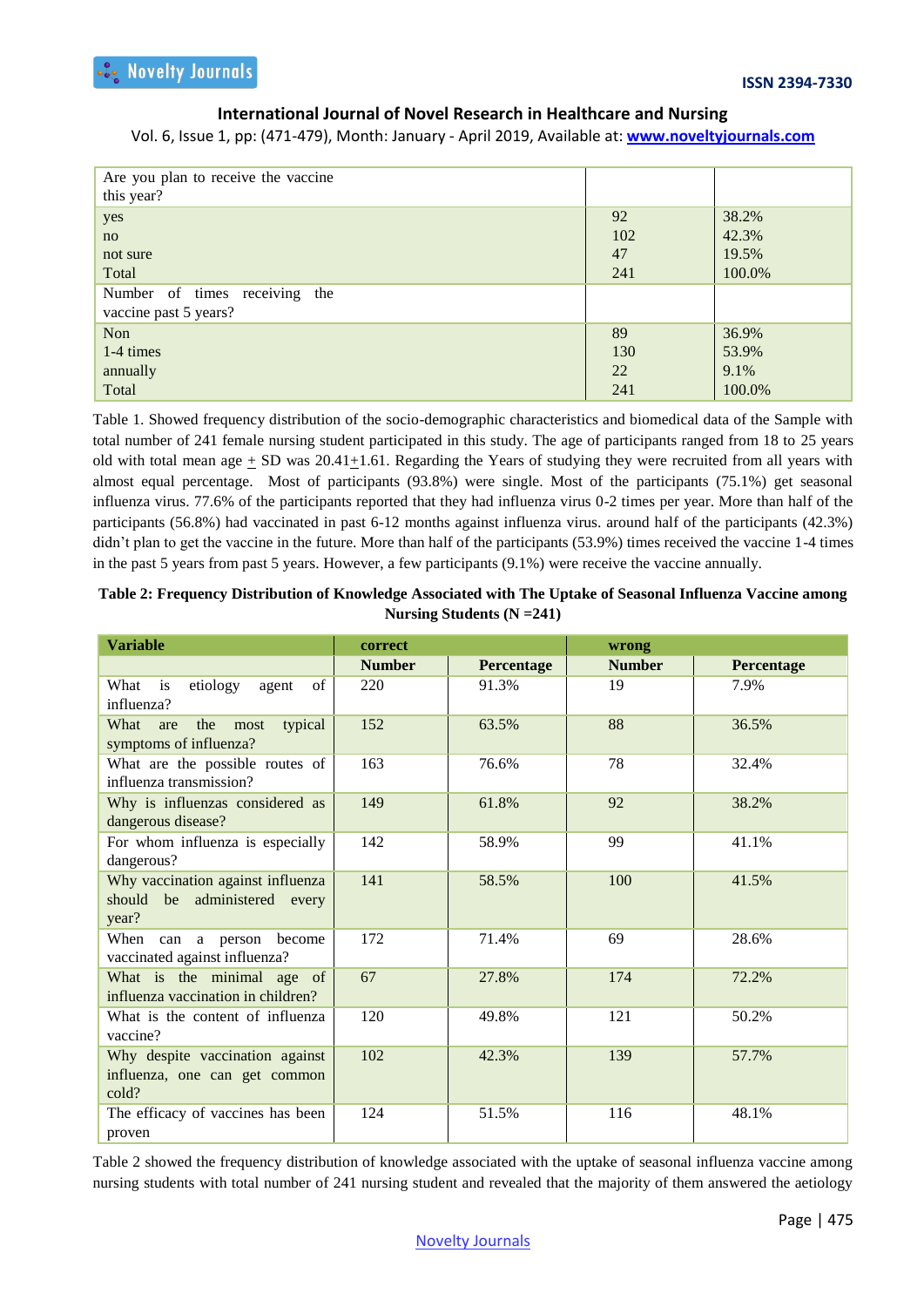Vol. 6, Issue 1, pp: (471-479), Month: January - April 2019, Available at: **www.noveltyjournals.com**

agent of influenza correctly (91.3%). More than half of the participants (63.5%) reported the symptoms correctly whereas 36.5% answered wrong. The majority of them knew the the possible routes of influenza transmission (76.6%). More than half of the participants (61.8%) knew why influenza is dangerous. More than half of the participants (58.9%) knew for whom influenza especially dangerous. More than half of the participants (58.5%) knew why the influenza vaccine should administer every year and the (41.5%) had lack of knowledge. The majority (71.4%) knew when the person become vaccinated against influenza. Only few of the participants (27.8%) were aware of the minimal age of influenza vaccine in children.

| Table 3. Relationship between years of studying and total mean knowledge score among Nursing Students (N =241) |  |  |  |  |
|----------------------------------------------------------------------------------------------------------------|--|--|--|--|
|                                                                                                                |  |  |  |  |
|                                                                                                                |  |  |  |  |

| <b>Variable</b> |      | $Mean + SD$ | Е     |       |
|-----------------|------|-------------|-------|-------|
| Year 1          | 6.25 | $+1.7$      |       |       |
| Year 2          | 5.9  | $+1.89$     | 5.410 | 0.001 |
| Year 3          | 6.53 | $\pm 1.73$  |       |       |
| Year 4          | 7.18 | $+1.73$     |       |       |
| <b>Total</b>    | 6.48 | $\pm 1.8$   |       |       |

Table 3. showed the Relationship between years of studying and total mean knowledge score among nursing students with total number of 241 nursing student and revealed that After comparing the mean between all years, the result showed that there was similarity in the mean between the first, second and third years. Out of 11 the mean for the first year was 6.25, second year was 5.9 and the third year was 6.53. The mean for the fourth year was 7.18 which were the highest score among all years and the results indicating that there was a siginficant positve relationship between years of studying and total mean knowledge score among nursing students.

## **Table 4: Frequency Distribution of limitation Associated with The Uptake of Seasonal Influenza Vaccine among Nursing Students (N =241)**

| Variable                                                                                                                     | Strongly agree |      | agree       |      | Don't know     |      | Disagree |      | Strongly<br>disagree |      |
|------------------------------------------------------------------------------------------------------------------------------|----------------|------|-------------|------|----------------|------|----------|------|----------------------|------|
|                                                                                                                              | $\mathbf N$    | $\%$ | $\mathbf N$ | $\%$ | $\overline{N}$ | $\%$ | N        | $\%$ | N                    | $\%$ |
| is<br>Influenza<br>serious<br>not<br>therefore<br>condition<br>not<br>worth vaccinating against                              | 15             | 6.2  | 55          | 22.8 | 38             | 15.8 | 81       | 33.6 | 52                   | 21.6 |
| Influenza vaccine is costly<br>that is why not purchased<br>normally                                                         | 10             | 4.1  | 40          | 16.6 | 92             | 38.2 | 49       | 20.3 | 50                   | 20.7 |
| There is insufficient staff to<br>administer vaccine                                                                         | 15             | 6.2  | 50          | 20.7 | 79             | 32.8 | 49       | 20.3 | 48                   | 19.9 |
| effect<br>safety<br>Side<br>and<br>hindering<br>are<br>concerns<br>health care professional to<br>get vaccine for influenza? | 19             | 7.9  | 78          | 32.4 | 93             | 38.6 | 36       | 14.9 | 15                   | 6.2  |
| Due to needle fear I don't<br>like to get vaccinated                                                                         | 16             | 6.6  | 42          | 17.4 | 38             | 15.8 | 60       | 24.9 | 85                   | 35.3 |
| the vaccine is not effective?                                                                                                | 8              | 3.3  | 32          | 13.3 | 60             | 24.9 | 84       | 34.9 | 57                   | 23.7 |
| The<br>vaccine<br><i>is</i><br>more<br>dangerous than the virus?                                                             | 13             | 5.4  | 23          | 9.5  | 60             | 24.9 | 79       | 32.8 | 66                   | 27.4 |
| The flu is not serious?                                                                                                      | 10             | 4.1  | 43          | 17.8 | 40             | 16.6 | 97       | 40.2 | 51                   | 21.2 |
| Fear of contracting illness?                                                                                                 | 19             | 7.9  | 76          | 31.5 | 77             | 32.0 | 47       | 19.5 | 21                   | 8.7  |

Table 4 showed the frequency distribution of limitation associated with the uptake of seasonal influenza vaccine among nursing students with total number of 241 nursing student and revealed that more than one third of the participants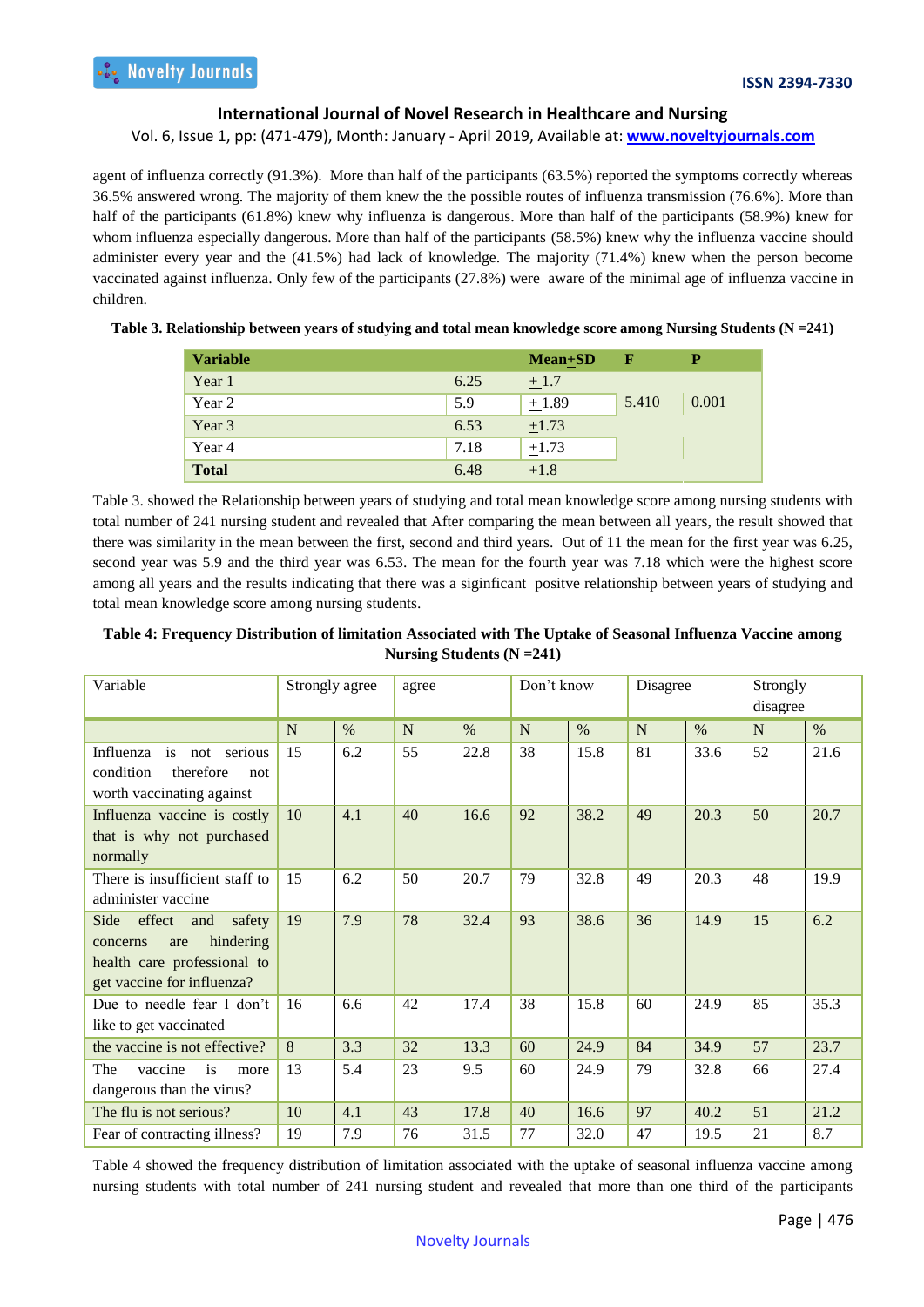#### Vol. 6, Issue 1, pp: (471-479), Month: January - April 2019, Available at: **www.noveltyjournals.com**

(33.6%) disagreed regarding that the influenza is not serious condition therefore not worth vaccinating against. The highest percentage (38.2%) didn't know if influenza vaccine is costly while (20.7%) were strongly disagree. 20.7 % of the participants were agree that there is insufficient staff to administer the vaccine, However; 20.3% of the participants were disagree that there is insufficient staff to administer the vaccine. Almost one third of participants (32.4%) answered that the Side effect and safety concerns are hindering health care professional to get vaccine for influenza. the majority of the participants (32.8%) disagree with the statement "The vaccine is more dangerous than the virus. Only (13.3%) of the participant believes that the vaccine is not effective. The participants disagreed with the statement "the flu is not serious" were 40.2 %. However, 31.5% agreed with the statement "fear of getting illness".

## **V. DISCUSSION**

The current study aimed to assess the knowledge and limitations associated with the uptake of seasonal influenza vaccine among nursing students.

Participants of the study were 241 nursing students with total mean age  $+$  SD was 20.41+1.61. Most of the participants reported that they got seasonal influenza vaccine while minority of them reported that they never got the vaccine. This could be explained by the researchers point of view that the students exposed to extensive orientation from the university about the importance of influenza vaccine in addition to established clinics in the colleges of university which makes the vaccine being accessible and feasible to all students, contradicting with the study results the results of Alshammari, AlFehaid L, AlFraih , & Aljadhey (2014) who reported that the minority of subjects 38% of health care profession reported getting vaccinated. The current study results showed that more than half of participant have got influenza maximum twice. Additionally More than half of the participants (56.8%) did not vaccinated in past 6-12 months against influenza virus, this results is in congruent with Rogers, C Bahr, K( 2018) who confirmed that the students were reported not receiving a seasonal influenza vaccination within the last 10 months. 49.4% of students agreed with the statement "I believe that as a result of the flu shot I may actually get the flu," 44.9% of students agreed with the statement "I do not have time to get a flu vaccination," 30.4% of students agreed with the statement "I believe that vaccines may have dangerous side effects.

More than half of the participants (53.9%) received the vaccine 1-4 times in the past 5 years from past 5 years,This could be explained by because the nursing students have health insurance and have access to health services to receive the influence vaccine.

Regarding the knowledge of students associated with The uptake of Seasonal Influenza vaccine the study showed that the fourth year students get the highest score which means that they acquired more knowledge than the first three year ,the study findings showed that the students have highest scores of knowledge in the etiology agent of influenza, possible routes of influenza transmission, symptoms of influenza and when a person can become vaccinated against influenza this consistent with the researcher`s point of view who emphasized that the Bachelor of Science in Nursing curriculum typically covered information about the vaccination. Since this is a part of the core curriculum, the weight of influence from receiving encouragement or information from a students may shift toward other sources. Additionally Kuchar, et al. (2018) showed that the majority of the participants answered the route of transmission correctly

Referring to the limitations associated with uptake of influenza vaccine, the current study result showed that the main limitations to vaccination were Side effect and safety concerns, fear of adverse effect reaction , some of students agreed that the flue is serious and the vaccine is more dangerous than the virus these findings nearly consistent with Ali,(2018 ) who showed that the majority of the participants afraid of the side effect associated with the uptake influenza vaccine , moreover the current study showed that there is misconception of influenza vaccine which is consistent with Hofmann , Ferracin , Marsh , & Dumas , (2006)who revealed the two main barriers to satisfactory vaccine uptake were consistently reported: the first one is misperception of influenza, its risks, the role of health care providers in its transmission to patients, and the importance and risks of vaccination, the second is lack of (or perceived lack of) conveniently available vaccine.

# **VI. CONCLUSIONS**

The study concluded that the knowledge alone is not enough to increase influenza vaccine uptake rate, so the institution needs to establish workshops and educational sessions to modify the nursing student's attitudes toward the positive side.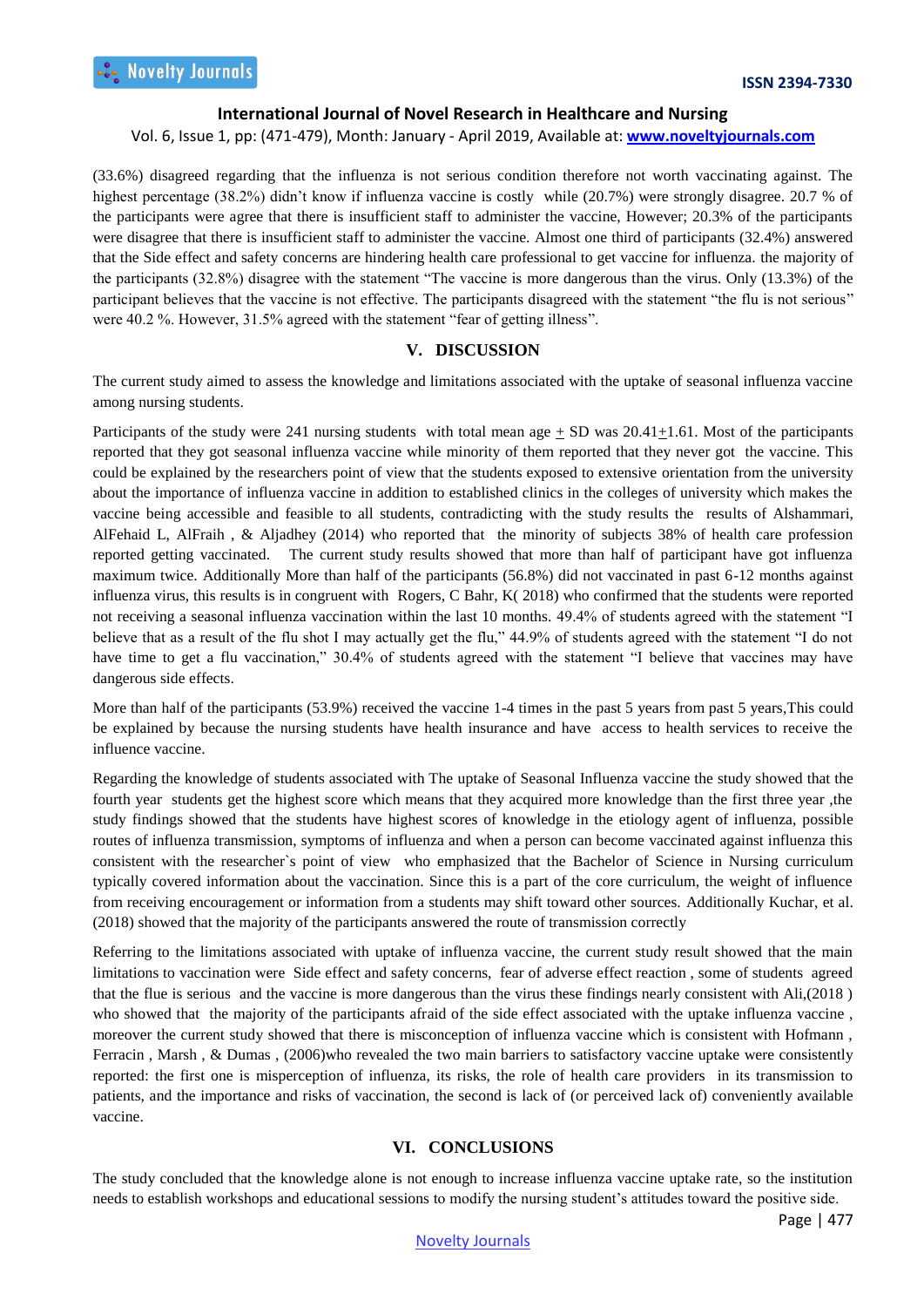Vol. 6, Issue 1, pp: (471-479), Month: January - April 2019, Available at: **www.noveltyjournals.com**

# **VII. RELEVANCE TO CLINICAL PRACTICE**

Assessessment of nursing student's knowledge and limitations associated with the uptake of seasonal influenza vaccine among nursing students could help to direct interventions to raise the vaccination rates.

## **VII. RECOMMENDATIONS**

- Further studies are required to assess the knowledge and limitations associated with the uptake of seasonal influenza vaccine among different population and in different settings.
- The study can be replicated including larger sample size for better generalization.
- Accordingly , the researchers recommended to establish regular teaching campaigns to provide relevant and reliable information so can increase the uptake influenza vaccine among the medical and nursing students .

# **ACKNOWLEDGMENT**

Grateful thanks for students how accepted to participate in the study. The researchers also appreciated the study's reviewers for their constructive remarks which really made the article stronger.

#### **REFERENCES**

- [1] Abalkhail, S., Alzahrany , S., Alghamdi, A., Alsoliman , A., Alzahrani , A., Almosned, S., . . . Tharkar, S. (2015). Uptake of influenza vaccination, awareness and its associated barriers among medical students of a University Hospital in Central Saudi Arabia. Journal of Infection and Public Health, 10(5), 644-648. doi:10.1016/j.jiph.2017.05.001
- [2] Ali, I., Ijaz, M., Rehman, I., Rahim, A., & Ata, H. (2018). Knowledge, Attitude, Awareness, and Barriers Toward Influenza Vaccination Among Medical Doctors at Tertiary Care Health Settings in Peshawar, Pakistan–A Cross-Sectional Study. frontiers, 6, 8. doi: https://doi.org/10.3389/fpubh.2018.00173
- [3] Alqahtani, A., Althobaity, H., Al Aboud, D., & Abdel-Moneim, A. (2017). Knowledge and attitudes of Saudi populations regarding seasonal influenza vaccination. Journal of Infection and Public Health, 10(6), 897-900. doi:doi.org/10.1016/j.jiph.2017.03.011
- [4] Alshammari, AlFehaid L, AlFraih , & Aljadhey. (2014). Health care professionals' awareness of, knowledge about and attitude to influenza vaccination. The Edward Jenner Society and The Japanese Society for Vaccinology, 32(45), 5889–6024 . doi:10.1016/j.vaccine.2014.08.061
- [5] Al-Tawfiq , A. (2012). Willingness of health care workers of various nationalities to accept H1N1 (2009) pandemic influenza A vaccination. annals of saudi medicine , 32(1), 64-7. doi:10.5144/0256-4947.2012.64
- [6] Anina, P., Stuart, R. , Dunja, N., David, M.& Bernice, S. (2017). Reasons why nurses decline influenza vaccination: a qualitative study. Pless et al. BMC Nursing 16:20DOI 10.1186/s12912-017-0215-5 available at: file:///C:/Users/mohamedsa/Downloads/Reasons\_why\_nurses\_decline\_influenza\_vaccination\_A.pdf
- [7] Bonville, A., Domachowske, B., Cibula , A., & Suryadevara, M. (2017, 19 Aug). Immunization attitudes and practices among family medicine providers. taylor and francis, 13(11), 46-53. doi:10.1080/21645515.2017.1371380
- [8] Douville , E., Myers, A., Jackson , A., & Lantos, D. (2010). Health care worker knowledge, attitudes, and beliefs regarding mandatory influenza vaccination. Arch Pediatr Adolesc Med, 164(1), 33-37. doi:10.1001/archpediatrics.2009.252
- [9] Hofmann , F., Ferracin , C., Marsh , G., & Dumas , R. (2006). Influenza vaccination of healthcare workersa literature review of attitudes and beliefs. Infection, 34(3), 142-7. doi:doi: 10.1007/s15010-006-5109-5
- [10] James, B., Rehman, U., Bah , J., Lahai, M., Cole , P., & Khan , M. (2017). An assessment of healthcare professionals' knowledge about and attitude towards influenza vaccination in Freetown Sierra Leone: a crosssectional study. BMC Public Health, 17(1), 8. doi:10.1186/s12889-017-4700-2.